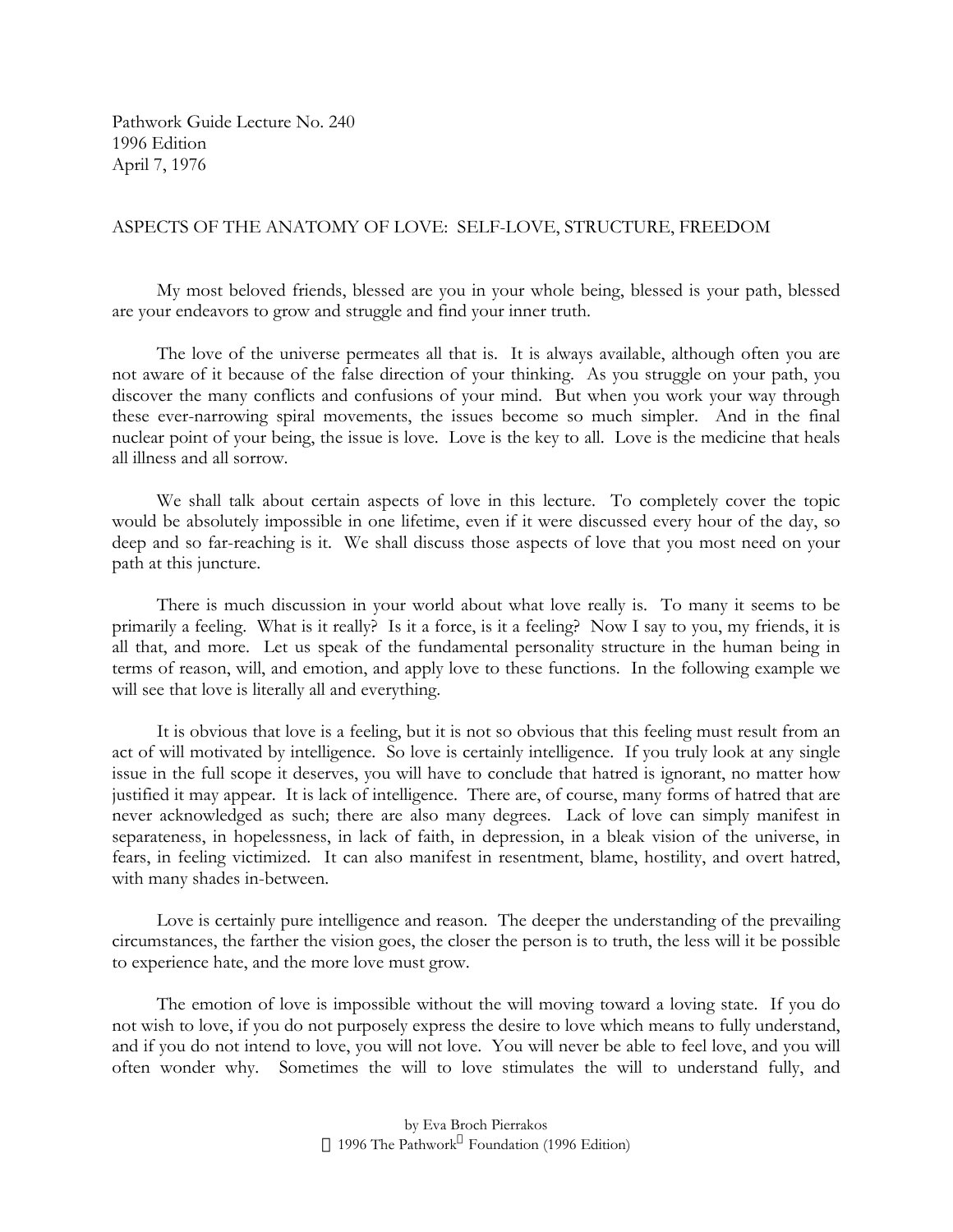consequently understanding grows from love. Other times the understanding occurs first and results in the awakening of the will to love. Either way, the feeling of love cannot exist without intelligence and intention, or, to put it differently, the emotion follows reason and will.

If you have misconceptions that to love is to lose, to be impoverished or taken advantage of, or that to love means to be weak, submissive, and spineless, then your ideas reflect a lack of reason and a lack of intelligence, which will hamper your will to love.

Love is also much more than reason, will, and emotion. It is sensation on every level of your being. This is easily verified if you pay attention to your own reactions. When you are in a state of love, you see differently, you hear differently, you taste differently. Life around you has an altogether different flavor. You feel and touch differently. You perceive and experience everything that comes to pass in a very different way.

When you are not in a state of love, your sense perceptions highlight experiences that you find undesirable. They appear unjustified to you. Certainly, whatever intelligence you bring to bear on the situation constructs reasons that justify the reality you want to perceive. In other words, your unloving perceptions appear absolutely correct. But, my friends, question this. It is only a very limited truth you perceive in the unloving state. It is, in fact, so limited that you cannot call it reliable perception. You merely perceive isolated fragments of the truth.

When you are in a state of love your body functions very differently. Your breathing is different, your heartbeat and pulse are different. Your bloodstream functions differently from when you are in a state of hate, whether or not you are aware of hating. When you love you remain in a state of health. Although the lack of health is not necessarily a direct reflection of your hate, it may be a necessary byproduct of your struggle to find the way out of hate and fear into love and trust. For that is always the inner struggle, whether you know it or not.

There are many other experiences, perceptions, sensations, some of which you do not even know exist, that are indications and expressions of love. They reflect your state of consciousness, whether it is already enlightened and loving or still unenlightened, defensive, hating, and fearful.

So love is in everything. Thus we now come to the very important aspect of loving yourself. Self-love and love for others are intricately connected. Here I need to repeat a statement I have often made: you cannot love yourself if you do not love others, and you cannot love others if you do not love yourself. Conversely, if you hate yourself, you also hate others. Again, you may not be aware of this correlation and of the unconscious process that makes you deny your self-hate and therefore your need to hate others.

The inner struggle to find the ability to love yourself is unceasing. Humanity gets confused in this struggle by the dualistic state of mind. This confusion is extremely important for you to understand. The confusion is: if you love yourself, do you then also indulge yourself? Do you then follow the line of least resistance? Do you then rather blame others than honestly look into your lower self? Does self-love mean giving free rein to the aspirations of your lower self and your mask self? Or does the necessity on the path of facing the truth of your lower self, with its subterfuges and deceptions, mean that you have to express and live the self-hate embedded in this aspect of your personality?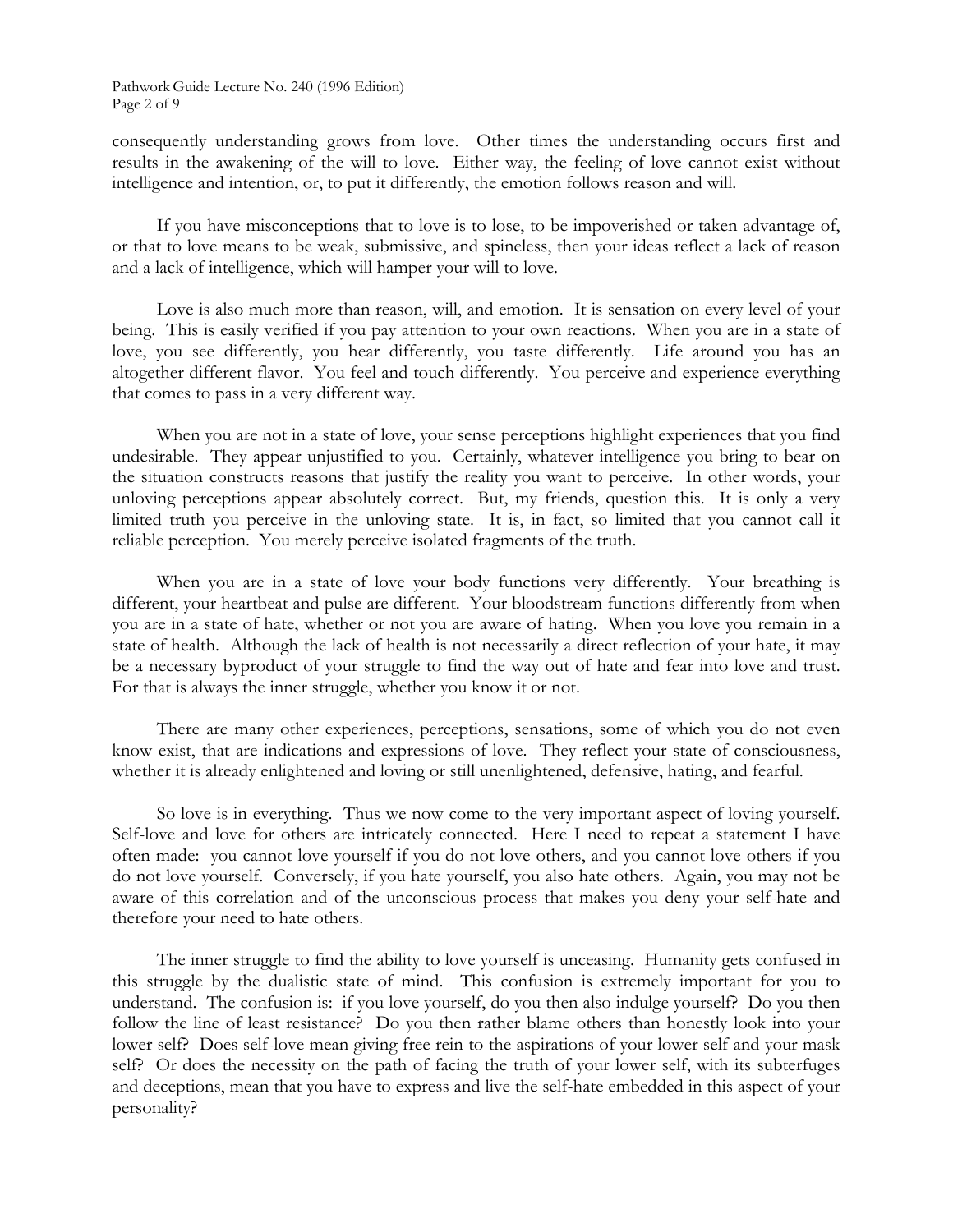This is a very deep and tragic struggle for all of humanity. It is tragic, on the one hand, because to hide from it, to deny it makes it much more painful and prolonged than it needs to be. Yet, on the other hand, this struggle is also beautiful. You begin to experience its beauty when you find your first foothold in true security. Security lies in your first admitting the struggle, becoming aware of it. When you are not aware, you seek the false solution to self-love, which is selfindulgence and blaming others.

You all know on your path how tempting this game appears and how unsatisfactory and constricting it really is. It makes you constantly fluctuate between self-righteous accusations and morbid self-recrimination and guilt. The accusations never deeply convince you, because no matter how accurate some of them might be, you suffer the uncertainty that comes from hiding from yourself. Thus you find it impossible to love and esteem yourself on a conscious level. You swing between conscious hate for yourself and hate for others, and that is truly a very painful state that you need not endure.

Most of you fluctuate between hatred for self and others. It remains for you to find the places in your inner being where you still live in the pseudo-solution of loving yourself by indulging yourself, by blaming others, by excusing and justifying your own lower-self traits and all the more severely heaping accusations on others. Your view of yourself and others is thus always somewhat lopsided; you live in inner turmoil due to your frantic attempt to hide your self-hate from yourself. The more you do this, the more you mistakenly believe that this is the way to attain self-love and self-esteem. The true, guilt-free awareness of other people's wrongdoing, clearly seen as separate from your own inner wrongdoing, will come when you dispense with the false solution. It will come when you search arduously to attain a truthful balance in facing your lower self honestly and -- not in spite of this discovery but because of it -- loving and honoring yourself the more.

The tragedy of this pseudo-solution to your self-hate is that as long as you use it, you become further alienated from true self-love and self-esteem. Therefore, if you want to find the real way to love yourself, it is absolutely necessary to ascertain that you lack balance, that you are on the wrong road to finding your true divine eternal values, and that you are trying to eliminate self-hate through false means. The moment you can admit this, you can open your heart and your mind to all your true values. You can begin to give yourself honest recognition without hiding and justifications. Most of all, you can open yourself to the inner inspiration that will guide you to experience how you can acknowledge your lower self without becoming ensnared in self-hate. You will then see clearly that the more you do this, the more you can truly love and respect yourself.

Now, as you love yourself in the true way, without indulging your lower self and its childish demands, you will find that being firm with yourself is as much an expression of love as is tenderness. If you can be firm with yourself, as opposed to self-destructively and unlovingly devaluing yourself, you can also be tender with yourself. A beautiful balance will emerge clearly: self-discipline, strict honesty with the self, and firmness with the lower self's desire to act out will create self-honor, tenderness, and deep appreciation for the self. The distortion of this balance is self-indulgence at the expense of others and lacerating self-hate. The distortion is, to begin with, unconscious and needs to be perceived through its indirect manifestations.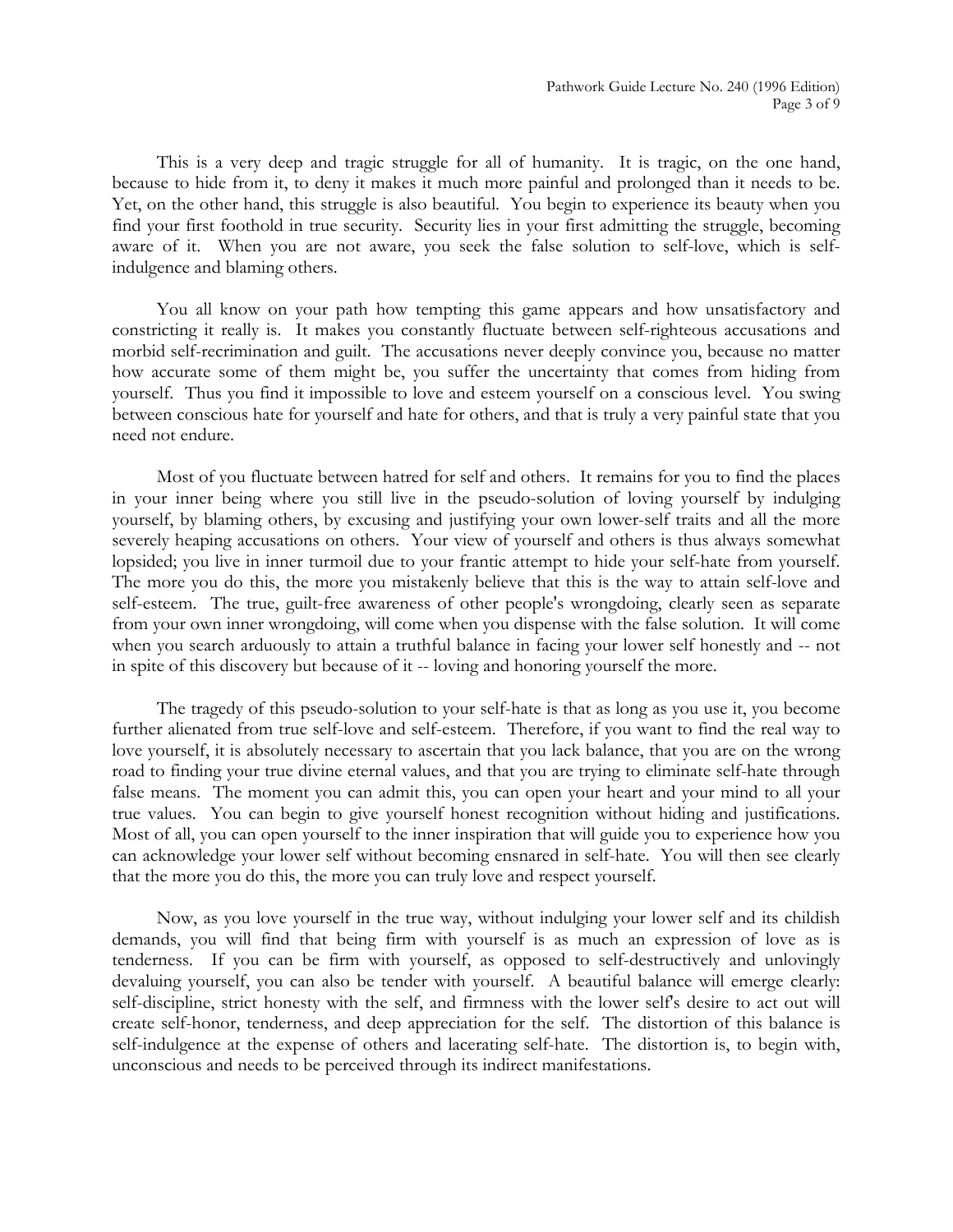Pathwork Guide Lecture No. 240 (1996 Edition) Page 4 of 9

Only when you seek and gradually attain the right balance can you be receptive to your own divinity and finally merge with it and find your identity in it. In a meditation of the deepest sort you bestow tender love upon every aspect of your manifestation; every organ that you neglect loving; every attitude, no matter how distorted. Once you face yourself in truth, you can find your underlying divinity. But that is genuinely possible only when you no longer excuse, hide, deny, rationalize, project, and hate others in order not to feel your self-hate.

The self-hate is a prison in which you are truly suffocated and from which you seek a way out. For the longest time in human evolution, the search for a way out of this particular prison has not been made conscious. When you are committed to an intense path like this and follow through consistently, an awareness of self-hate rises to the surface. At first, this growing awareness does not include the knowledge that this inner condition has always prevailed. Nor do you see that you are about to eliminate it by courageously following the path further. Often people believe that the particular orientation of the outer path creates this growing self-hate. Of course it is not really growing; only your awareness is growing, but from the vantage point of the still-imprisoned individual it appears that way. Such a misperception sometimes creates fear of and rage against this path, and you cling to the old "protective" illusion that your painful feelings of self-rejection are caused by something or someone outside. In such instances the old pseudo-solution is still coveted, if only in the form of putting your self-doubts to sleep through a one-sided positive approach.

If this crucial stage on the path is successfully overcome, however, and the temptation to flee it is intelligently recognized for what it is, then the awareness of this particular struggle is already a liberation. But as long as you are under the impression that your lack of freedom is imposed on you by other people or conditions, you struggle in vain and, in fact, you only tighten the chains that bind you.

We come now to another aspect of the problem. We have discussed the search for liberation in many different ways. When you rebel against authority figures, you believe that through your rebellion you will attain freedom. When you protest indignantly about every frustration that life puts in your way, you believe that if there were no frustrations, you would truly be free. Thus you are furious about what you believe is done to you by authority, by frustrations.

Now I would like to shed light on a similar, related reaction, and that is your innate rebellion against any boundary or structure, against anything that you experience as confining. I say to you here, my friends, structure and boundaries are part of the loving creation. In one form or another they exist in every part of reality. If there were no laws and no boundaries, the world would disintegrate in chaos and destruction. What keeps the planets in place and prevents them from colliding into one another? It is wise law; it is boundaries and structure. There can be no organization in the universe, big or small, planetary or minuscule, and no community of living entities without structure, law, boundaries that may seem confining to some individuals. At least at first they may seem so. In the real sense they are not confining.

It will be of great importance, my friends, to face why you are so angry about this fact of life. Why are you so suspicious that it hardly ever occurs to you to be open to the possibility that laws, boundaries, structure, rules -- name them what you will -- come from truth and love, rather than from hostility and a desire to thwart you? Aside from your childhood experiences, or your interpretation of them, the true reason is that you distrust the tyrant of your own lower self that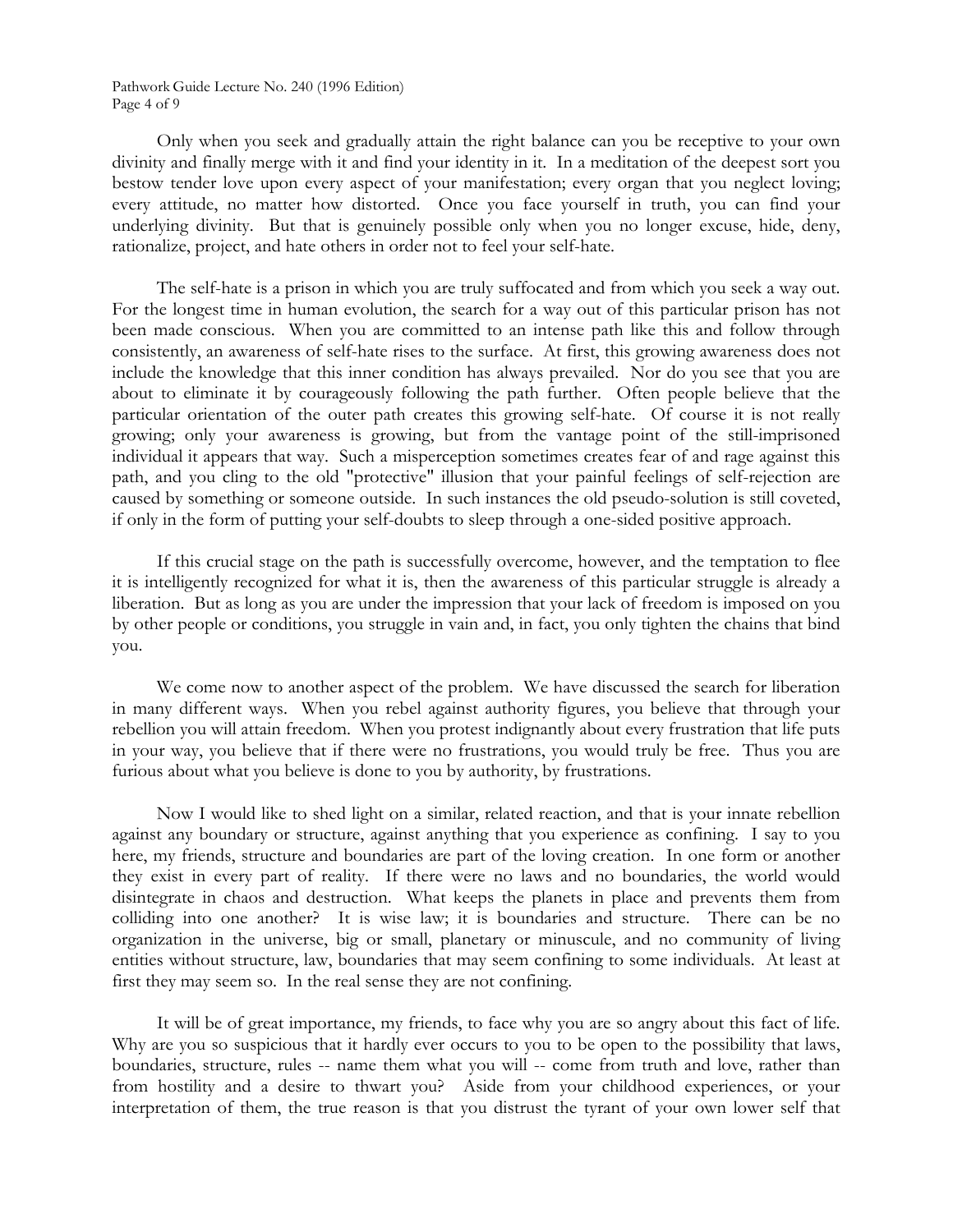wants to rule selfishly and cruelly. In hiding this tendency you project it outward, so that you assume all rules and laws, all restrictions and boundaries spring from lack of love. When you identify love with indulgence, and frustration with hate, then you are constantly confused, distorting reality, and blind to the magnificence of Creation.

Structure and law can be found in every loving aspect of Creation. Look at the life of animals -- of birds or ants, for example. Animals living free in nature obey the structure of the highest creation in poise, in ease, and with tenderness. They embrace the structure and breathe and expand within it in great freedom. The angry rebellion against any structure which you interpret as a manifestation hostile to you is an expression peculiar to humanity, stemming from your own evolutionary place and the rhythm of your rising consciousness as well as from your lower-self drives.

There are, of course, boundaries, laws, and rules in the human condition that directly express your own limited consciousness. For example, the conflict we discussed before that comes equally from using false means to follow the urges to love yourself and to be free. For freedom and loving are inseparable. You cannot be free without loving, and you cannot love without being free. So when you do not love, you are unfree; you find yourself imprisoned in this conflict. You chafe against this lack of freedom; your life is full of frustrations, many of them in your inner condition, some also manifesting as outer creations.

Obviously, these infringements and restrictions are not really necessary. They are not an intrinsic part of Creation's divine reality. They are roadblocks you yourself have unwittingly put in your own way. They are in a different category from the laws that hold life together. Yet your rebellion and your reactions of outrage against restrictions are not only misplaced, but, because they are an inappropriate reaction, they also increase your frustrations and restrictions. So you need to develop a new reaction.

First, you need to distinguish between the two kinds of boundaries: loving, meaningful ones - - whether they are cosmic or human -- and the ones you create yourself through error and misperceptions. When you clearly recognize both, it will be much easier to reeducate the willful, tyrannical child inside you, and you will be able to accept lovingly both kinds of boundaries: the first in recognition of their intrinsic meaningfulness, the second in recognition of your own limitations. You can use these boundaries to understand yourself and the universal laws better. By thus embracing your self-created boundaries you transcend them most meaningfully. Soon your frustration will become a new doorway to freedom. What first appeared to be an infringement will soon become an opportunity to grow and become freer.

You often find yourself rebelling against your own tight structure of false needs. Take the need to be always indulged, for example. Again, as long as you fight it, you only pull your chains tighter. Only when you relax your rebellion and open your mind and intuition so that you can comprehend what your struggle is all about will you see what your tight structure really does to you. By temporarily accepting the structure you have created, with its own inner logic and laws, you can relinquish it, you can grow beyond it, and you can even choose it.

You constantly overlook the tremendous freedom you possess in how to think, interpret, and react in any given situation. You fail to comprehend that through freedom of choice you have the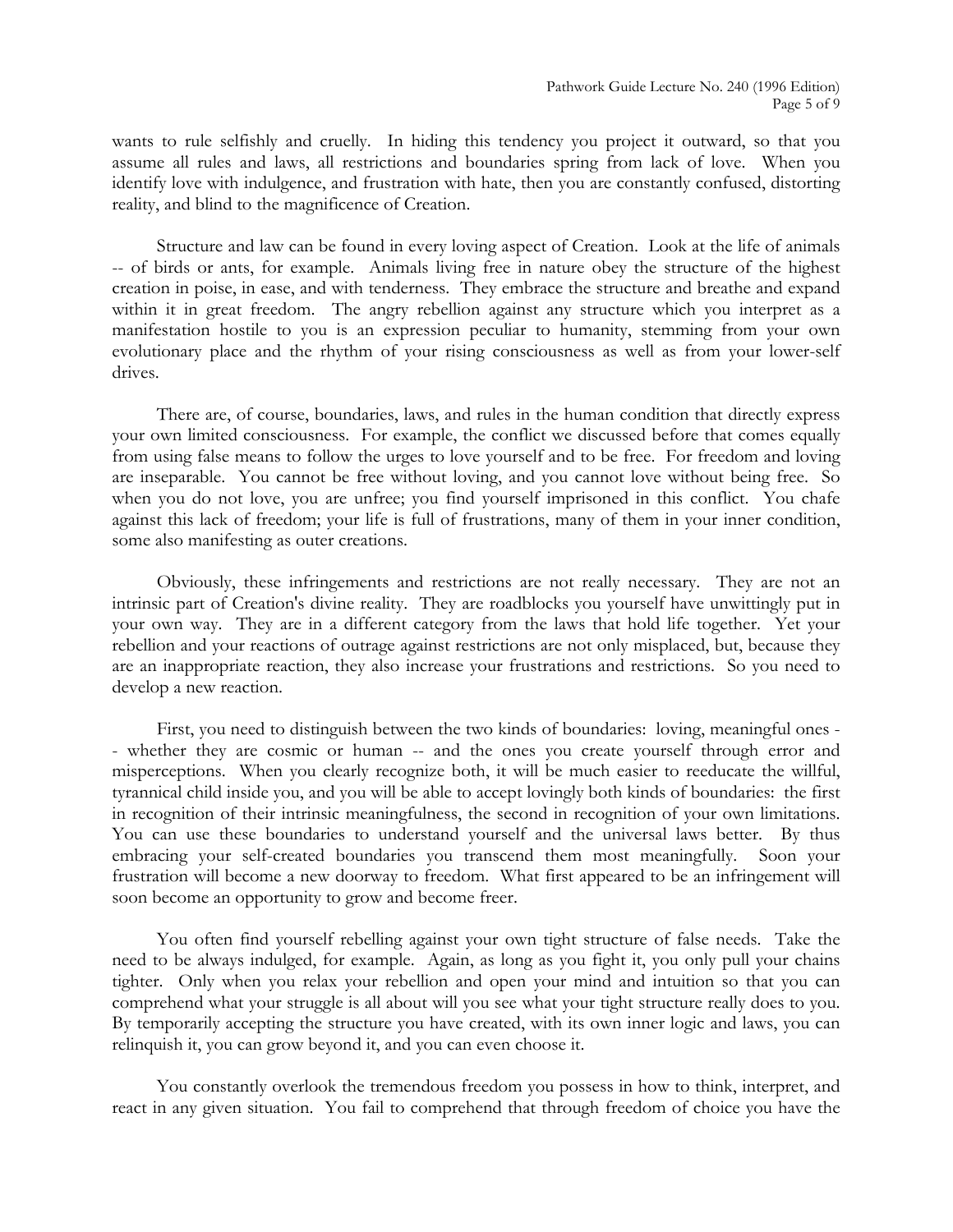power to create and change conditions. Instead, you are mostly busy demanding from others that they present you with the conditions that you fail to create through your own choices.

These concepts are of utmost importance for you to understand, my dearest ones. For all too often you continue this unnecessary struggle. The more you rebel against what does not require rebellion and overlook what within you creates your self-infringement, the less you find true selflove and liberation.

As you accept the narrow structure and recognize it for what it is -- the product of your limited thinking -- so will your scope of freedom widen. But it does not widen by rebelling against the necessary outer boundaries, and against what appear to be restrictions. Freedom comes from an intelligent recognition of the structure and from the choice to accept it. This choice is made not out of fear and weakness, dependency and submission, nor is it a rebellion of the inner tyrant, which disregards reason and wisdom. It is made with the will to see the truth and meaning and lovingly accept, on those grounds, the narrow structure of the present, even if this seems at first to restrict personal desires. This is the act of love and freedom. The first two alternatives of fearful acceptance and blind rebellion are obviously unloving and unfree. They are not deliberate choices, but blind, automatic reactions, and they bear the seed of hate, distrust, suspicion, selfish demands, maligning of truth.

There will come a time when you will find that outer infringements of your freedom diminish steadily. When you are without childish temper tantrums and blind rebellion, you will be able to dissolve these infringements. In order to attain this ever-widening scope of freedom, it is necessary to first find how often your reactions are thoroughly misplaced. Then you can develop a knowing reaction instead of a blind one. The knowing, conscious, probing, objective, deeply honest search for the particular truth of the particular circumstances will immediately fill you with the self-esteem that can never develop when you pursue a road of blind selfwill and accusing fury.

An open mind and heart allows you to love and be free, to be in truth, and thus to trust and respect yourself. You will then see which boundaries, restrictions, and rules are meaningful, and which are not. You will create conditions that make the meaningless restrictions unnecessary, and you will tenderly and lovingly embrace the restrictions that you find meaningful. You will accept them even when they at first seem to impose a momentary disadvantage on you. You can cultivate an open and intelligent frame of mind much faster than you think, if you will only stretch your consciousness and make room for this possibility.

Freedom does not mean what the infant imagines: no boundaries at all, taking the line of least resistance. That is the strongest enslavement imaginable. Nothing could be less free. In that attitude you depend constantly on something that cannot be, no matter how much you try to force, manipulate, and cajole. You become the slave of unreality, and reality defeats you.

I suggest to all of you, my dearest friends, a small assignment that you may incorporate into your self-observations and your daily review. When you find yourself in rebellion, no matter how you try to explain and justify it, forget for the moment the issue and the pros and cons. Focus rather on what are your feelings. Do you feel rebellious? Do you react blindly? Do you let in other considerations? What is your state of mind? In these questions you will get the clearest answers you need and you will immediately be able to determine whether you are in a state of love or in a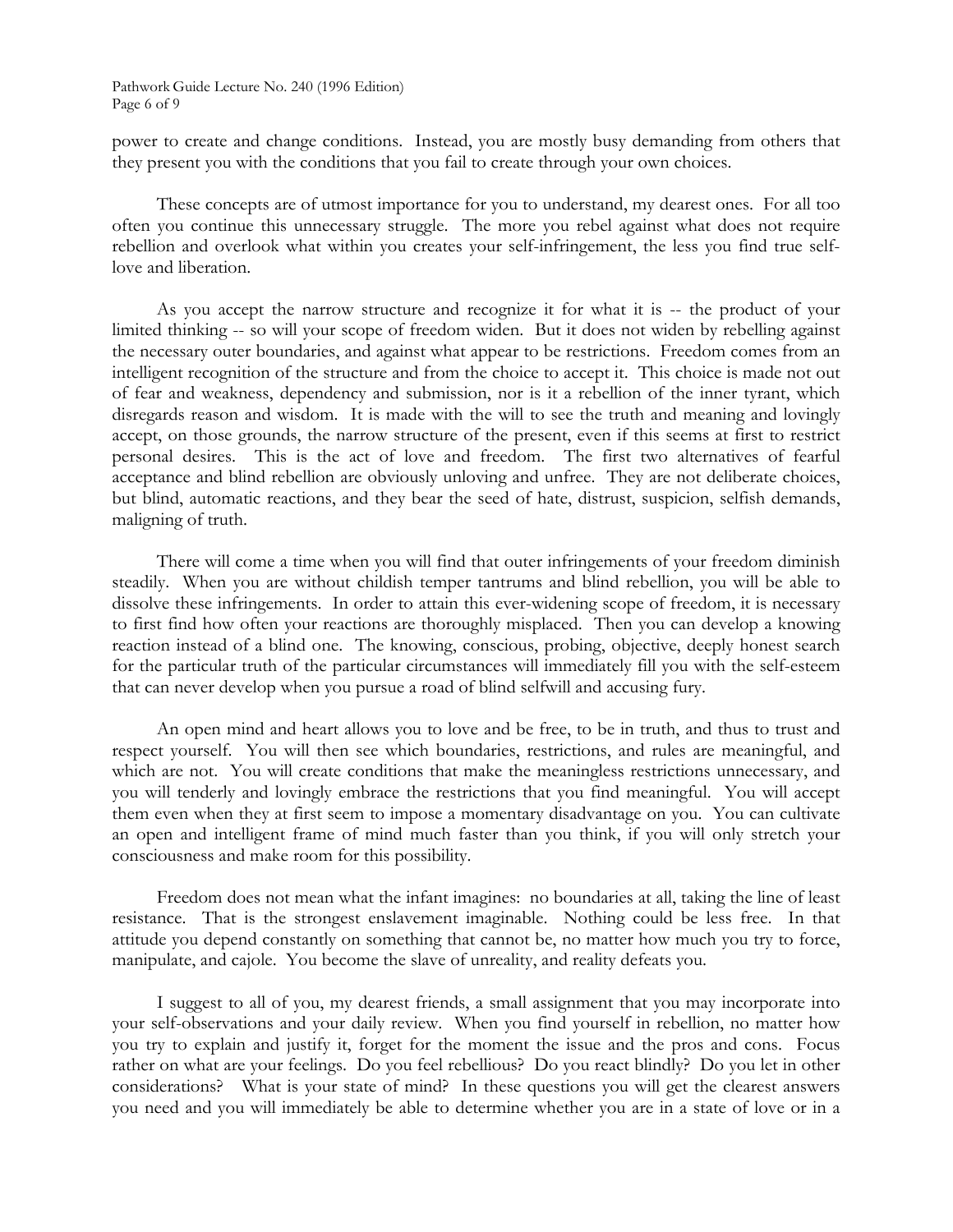state of hate. You can then further ask, compare and think, how you really feel when you are in a state of love and how that differs from the rebellious, blind state you find yourself in now.

When you are in a state of love you do not submit. Submission is the price you wish to pay in the hope of attaining self-love through others, or placating a benign authority in return for a life of unrestricted indulgence. For this impossible aim you sacrifice your freedom and integrity and then blame the outer world for the result. You conceal the true motives for your submission by pretending you are innocent and good, your only "fault" being that you have not yet learned to rebel and to hate.

In a state of love and freedom you probe and weigh with an utterly open mind and then choose whatever truth you find in that state. The choice is totally voluntary. You may want to choose to embrace and accept a particular infringement on your freedom. In that frame of mind, your choice will be a totally different act from submission. It will make you stronger, freer, more loving to yourself and others and open to the issue in question. Or you may reject the infringement in a clear, wise, intelligent assertion, comprehending the deeper meaning of the choice. Again, this will never be confused with blind rebellion, with the false kind of freedom, but will be as creative an act as the acceptance of the infringement in other circumstances.

You are all coming into new states of consciousness in which old blind reactions no longer have any room. In the past, when they were less obsolete and therefore less of a discrepancy, you would not even feel as uncomfortable as you must feel now when you blindly revert, out of habit, to outdated reactions toward yourself and your environment. You are no longer in a state of needing to hate yourself when you are not always perfect. You are already in a condition to truly face aspects of your lower self and find more of your self-love. You no longer need to rebel blindly against others and hate them when they do something that seems momentarily to your disadvantage or feels unwelcome. You are no longer in a state in which you cannot bear a little frustration. You are already in a state in which a little frustration can become a threshold to freedom and expansion for you. Think about this, my friends. Relinquish your taut, habitual reactions.

And now, before ending this particular message to you, I would like to speak about a state of evolving love in you that, as a result of your pathwork, you are bound to encounter and that you need to comprehend. There comes, of course, increasingly the opening up from within, where your heart begins to throb in love for others around you, for the beauty of Creation. In this state you experience moments of an intense pleasure that permeates your total being. When self-love has not yet been completely established, you contract in these moments in a frightened reaction, finding yourself unable to endure the state of lovingness, for it is too ecstatic. Inside, a tiny voice of selfhate still proclaims that you do not deserve it. And you close yourself up involuntarily, in an almost unbidden reaction on an outer level, against this state. In this back-and-forth struggle of your soul you increasingly feel the spreading love of the universe. Yet as long as self-love has not yet quite found a foothold in you, particular kinds of fear may arise: fear of death, fear of illness, fear of losing what is dearest to you. You may then revert back to the old, drab, gray state to feel more secure and less afraid of loss.

Now it is very important, my friends, that you recognize these manifestations for what they are. When you do not love yourself and therefore hate others in order to deny your self-hate you rebel against others and wish for impossible false freedoms. In this condition the experience of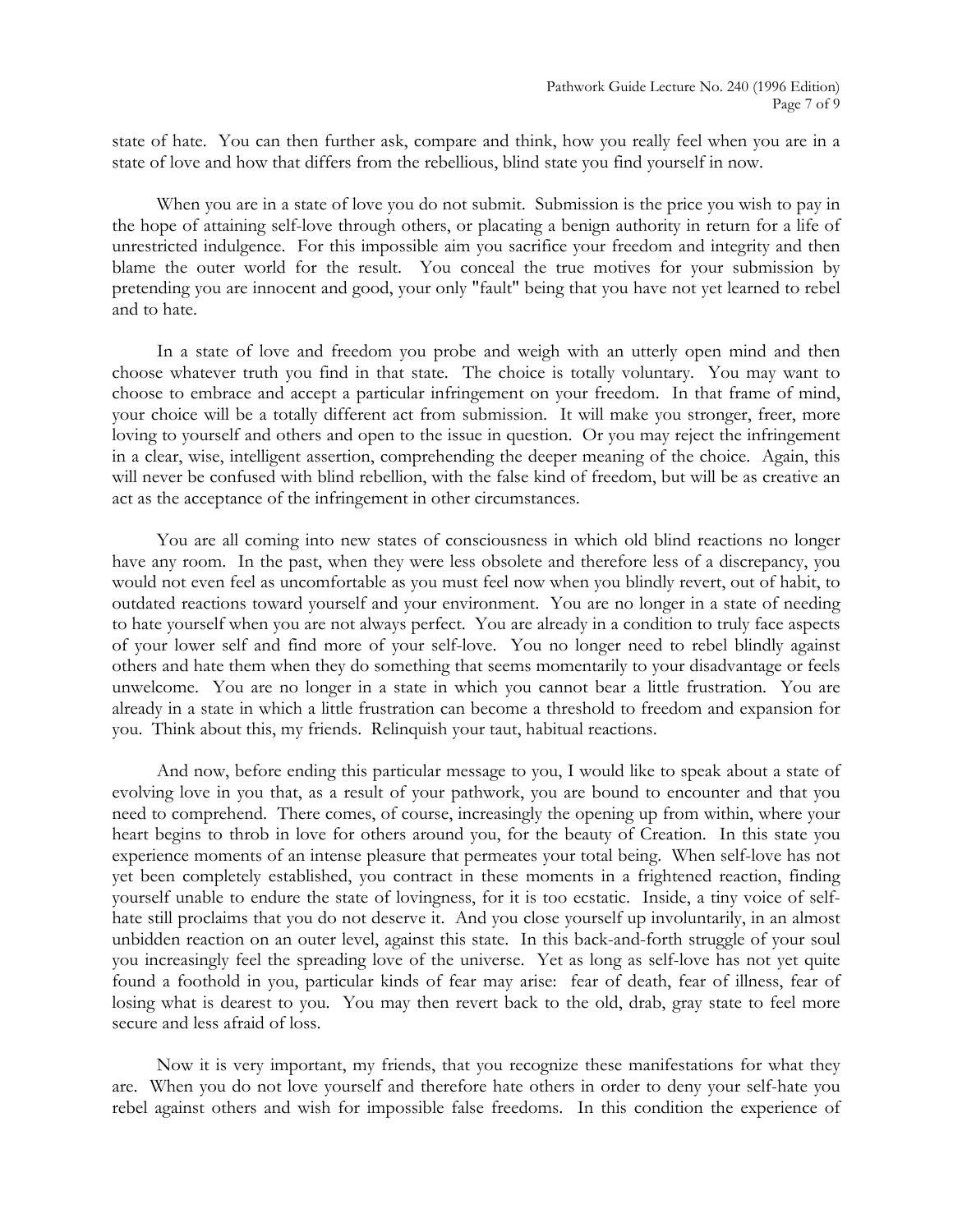Pathwork Guide Lecture No. 240 (1996 Edition) Page 8 of 9

deepest love for and by the universe will be unbearable, and you will produce false fear. You may experience physical manifestations, as I said before. There are varieties of ways in which the same syndrome can manifest in an individual's life. Whatever it is, there will appear a renewed urge for self-destruction in this halfway period in which more ability to love, feel, and perceive has grown, but remnants of self-hate remain because a stake to hide them still exists.

I want to suggest here a very specific meditation, asking to contact the highest forces within and around you in exactly the areas discussed in this lecture: Where and how do you hate yourself? Where and how do you project this self-hate onto others and thereby increase the self-hate? Where do you prevent experiencing your freedom by childish denial of boundaries and structure, of laws and rules, in small and large areas? And where do you feel within yourself that you are unworthy? Where and how do you love your soul, your mentality, your body?

Go deeply into the meditation in which you let yourself know that you are divine, that you need to fully face all aspects of yourself and that this will only increase your sense of divinity. Let your consciousness align itself with the divine will of loving yourself without indulging yourself, without whitewashing your lower self, seeing it straight, and loving your beautiful structure, your incarnation, all that is around you, even that which seems to infringe on you in some way. Recognize its lesson and begin to love it. This is tonight's message.

I now bless every single one of you with the golden light of Christ, with the eternal power of love, of truth, and of beauty. Be enveloped in it, breathe in it, know it, and live it.

Edited by Judith and John Saly